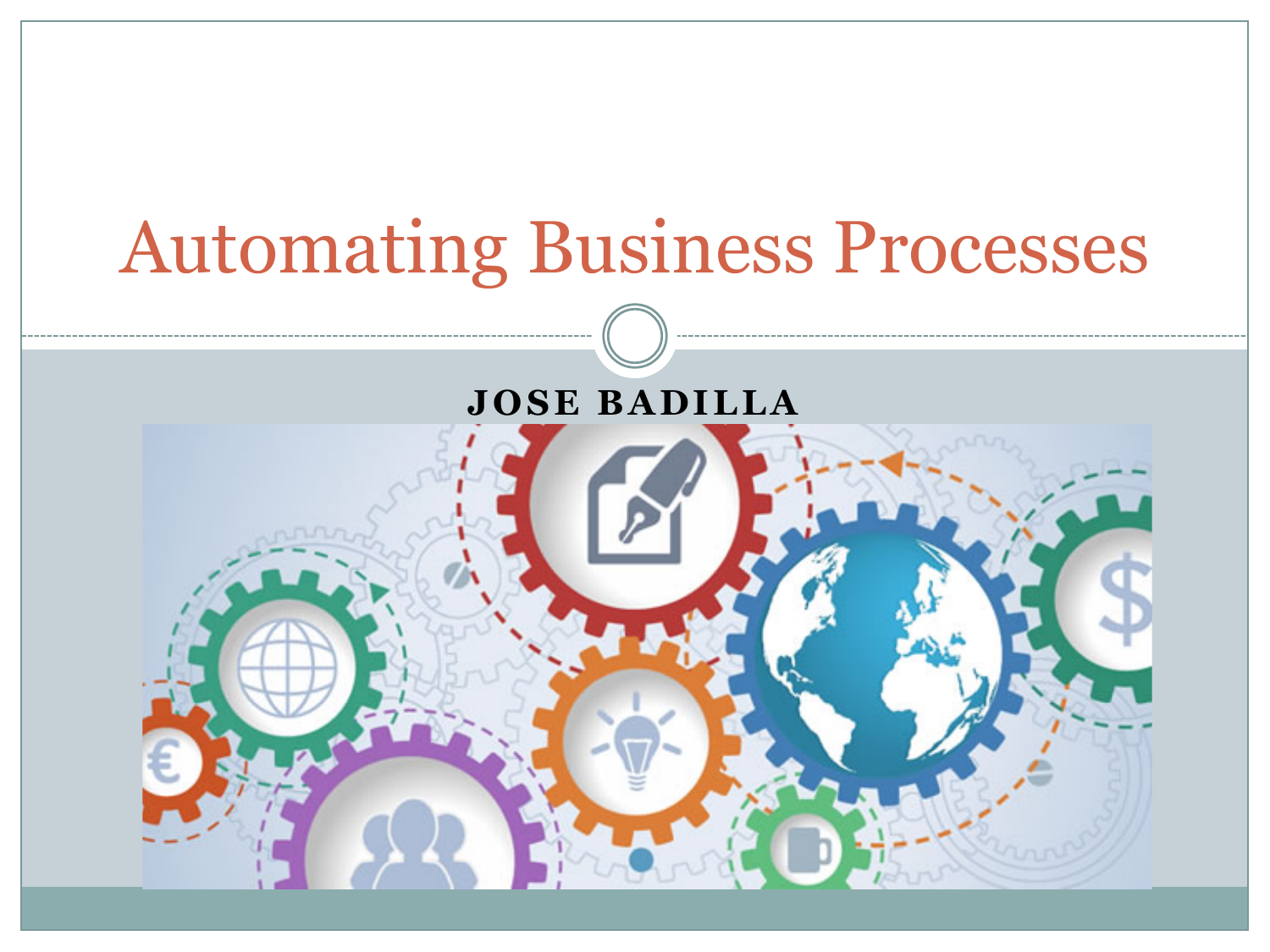# Why is automation important?

Main Benefits:

- Significantly reduces time required to complete a task
- Saves money and resources
- Incorporates technology into trivial processes, allowing people to concentrate on real, more abstract problems

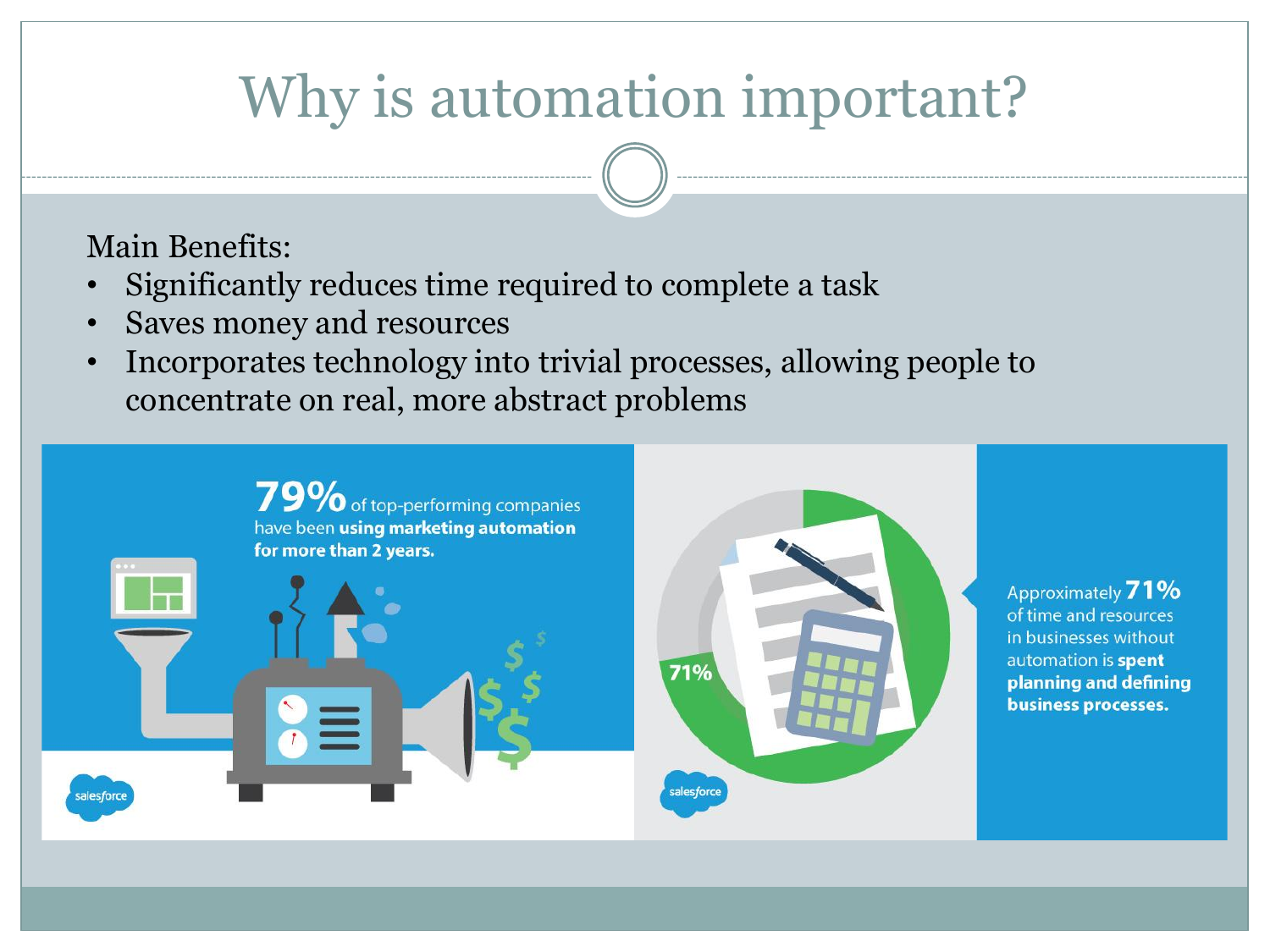# Where did I work?

## • Yupana

#### ¡ Who are we?

- $\star$  A fast growing technology company servicing the needs of various clients throughout the globe
	- ¢ Mobile operators
	- ¢ Accounting firms
	- ¢ Independent businesses
- $\star$  International network of engineers and software developers

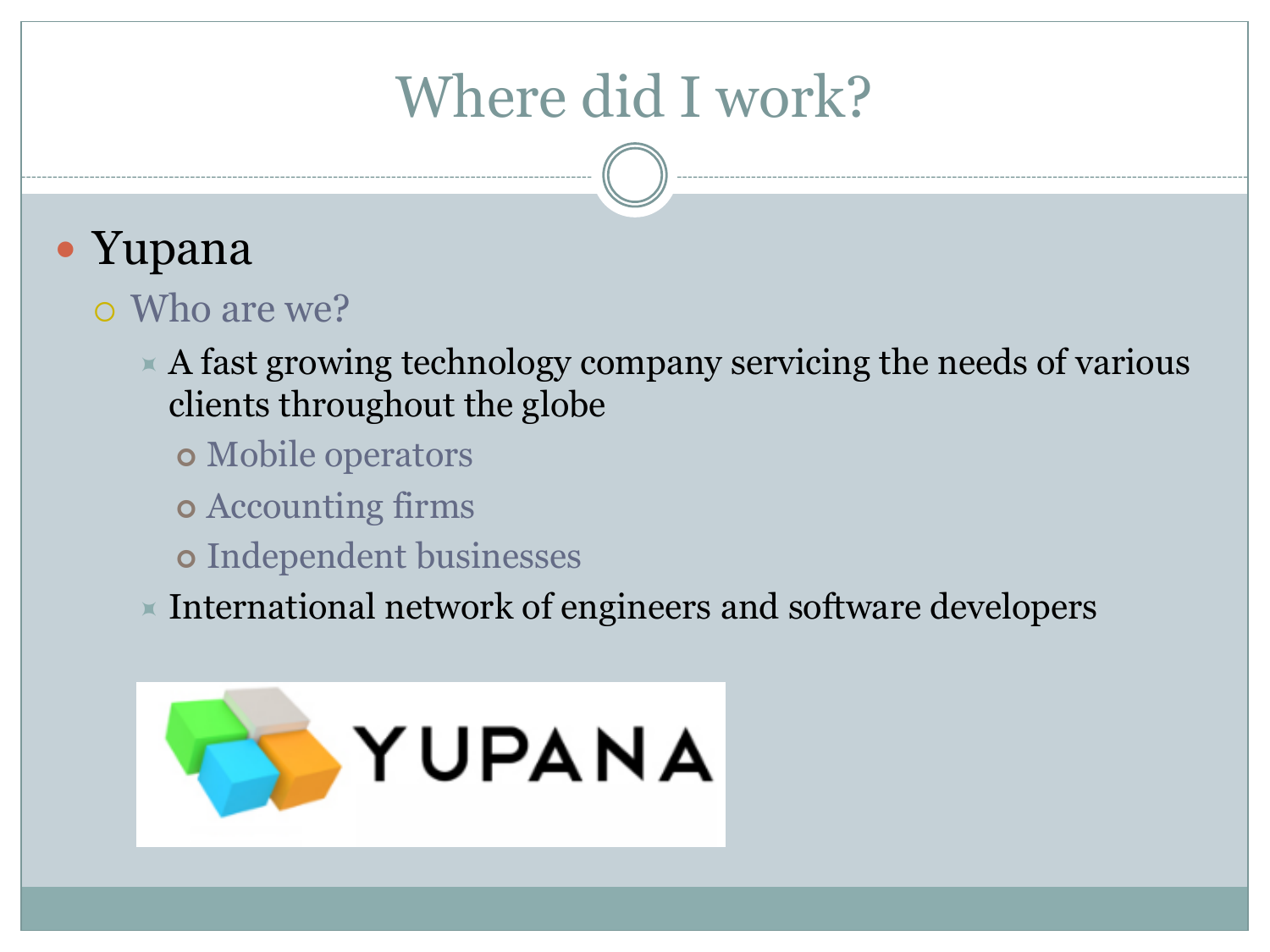# Whom did I work with?

- Worked with a team run by one of the founders of Yupana (*Christian Taltas*)
- Occupations:
	- ¡ Enhanced the main framework
	- ¡ Developed and designed the wireframe for a web application for one of his personal projects

¡ Automated the documentation



*Christian Taltas*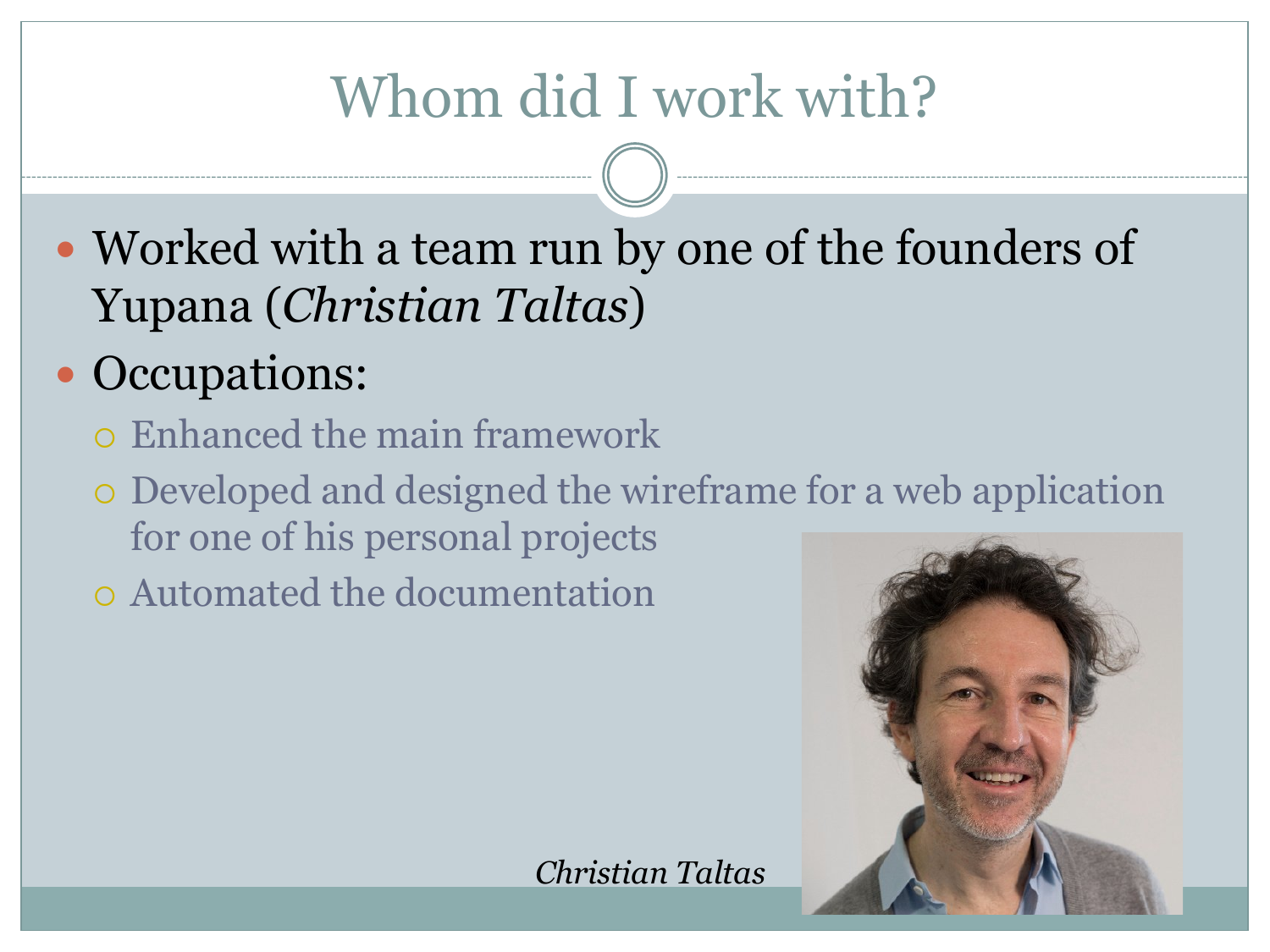## Loop Software

- Used to digitally transform businesses
- Introduces concept of collaborative accounting
- Created with the support of KPMG
- Uses Microsoft Azure storage



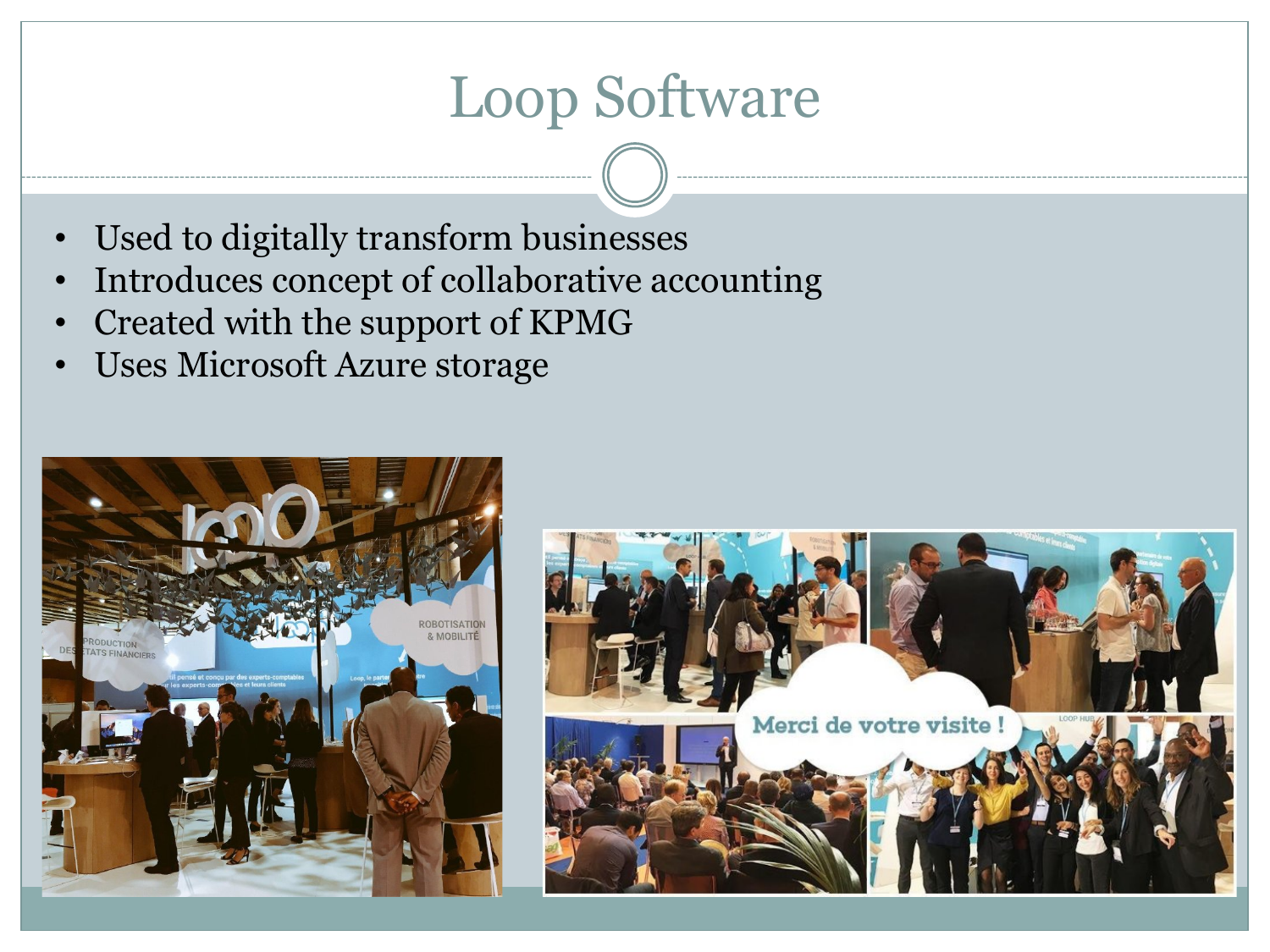## Loop Software's Feautures

- Digitalizes a wide array of processes:
	- o Accounting
	- o Billing
	- ¡ Tax
	- $o$  Payroll
- Worked on accounting and taxation software
- https://www.youtube.com/watch?v=g8fhxDK4Tck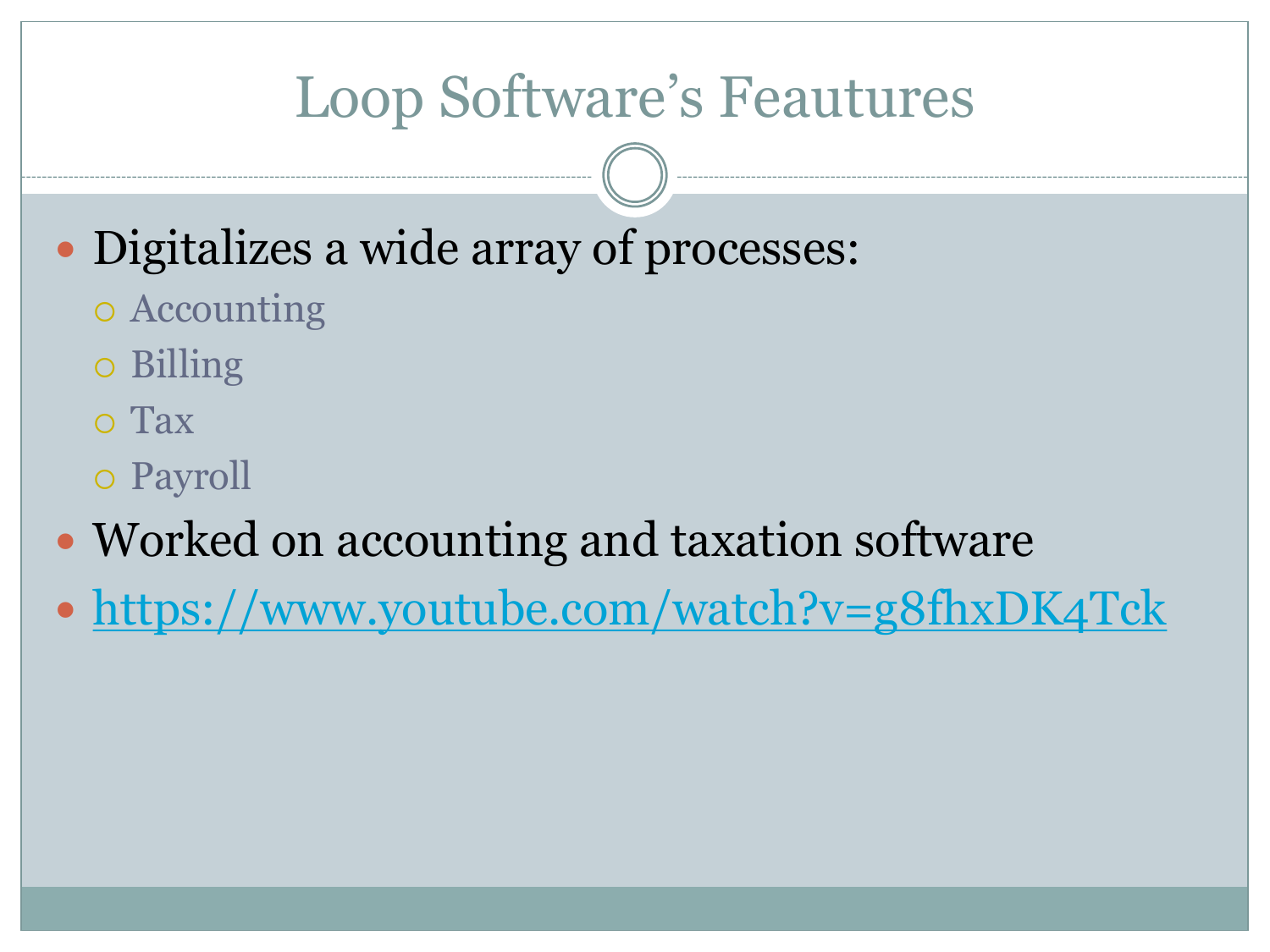## Invoice Recognition Software

### $\cdot$  PDF  $\rightarrow$  XML

o Third-party (Invensis conversion software)

## $\bullet$  XML  $\rightarrow$  JSON

¡ Parsing algorithm

## $\cdot$  JSON  $\rightarrow$  Microsoft Azure

¡ Cognitive Services and Storage

## **PDF**

- Support all types of PDF 1.0 1.7.
- · Convert PDF as file, stream, uri, or byte array.

#### · Produces well-formed XMI document.

· Offers two conversion modes: convert all text or only tabular data.



#### **XML to JSON in** Node.Js

Convright  $@$  Linfo